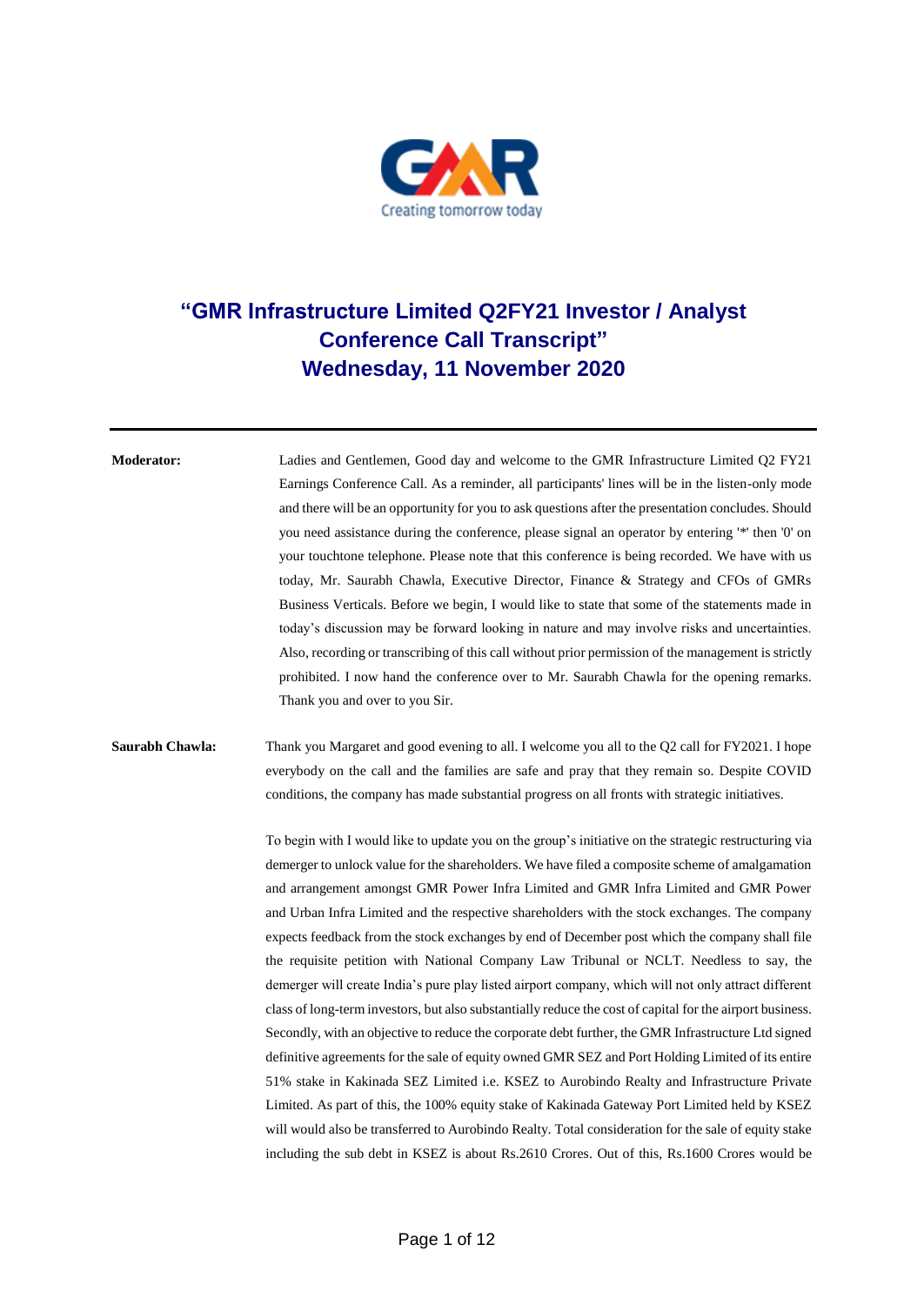

received on the closing date and balance about Rs. 1010 Crores would be received in the next 2 to 3 years as it is contingent upon certain milestones that need to be achieved.

GMR Infra is continuously adapting to the situation created by COVID and have focused on the following measures to mitigate the challenges. Our first task was to conserve cash. We have worked hard to conserve cash through rescheduling of our capex plan. The Delhi airport expansion where the original plan was completion by September 2022, we are now targeting to complete by June 2023 though we have taken an approval up to September 2023. Similarly, in Hyderabad expansion the original plan was March 2022; however, we are now targeting to complete before December 2022. Goa airport, which is a Greenfield development, the CoD has been revised from May 2022 to August 2022. At the airports we have consolidated our infrastructures to adapt to the nature of traffic and to reduce operating cost. Initially all operations in Delhi airport were merged into Terminal 3; however, now as traffic has started to come back Terminal 2 has also been opened up recently. We reviewed all our budgets with a focus on incurring only essential expenditures resulting in reducing current operating cost. All of the above was achieved whilst we ensure maximum security and safety to our customers to restore confidence such as adapting to effective hygiene standards at our assets and facilities. In this regard, Delhi airport has recently been recognized as a second safest airport in the world after Changi and if you look at the traffic at Changi, which is comparatively minuscule to the Delhi airport as of now.

Coming to business front, GMR businesses are on a strong path of recovery. To start with our airports have witnessed significant increase in traffic. Restrictions and operation of domestic flights were lifted from May 25, 2020 with easing restrictions on flight capacity. Foreign carriers operating to and from India under air bubbles arrangement. Air bubbles is now established with 21 nations including US, UK, Canada, Germany, France, UAE, Qatar, Japan, Nigeria, Oman, etc. We are expecting that these air bubbles will get further expanded to the eastern part of the world mainly Singapore, Hong Kong, Australia and other nations in the future. Delhi airport's domestic daily traffic, which was recorded at about 15% of pre-COVID levels in the first week of reopening in May, has improved to 47% in the 24th week. International PAT has improved from 3% to 19% during the same period. Post-COVID Delhi airport expanded international market share from 25.6% to 36.3% and the domestic market share from 17.6% to 21.6%. 17 foreign carriers and 6 Indian carriers together connected 47 international destinations under the Vande Bharat/ Air Bubble in September 2020. With this, Delhi airport is currently the best-connected airport in India.

Hyderabad airports, domestic daily average was about 8% of pre-COVID levels for the first week of reopening in May has improved to 54% in the 24th week. International pass has improved from 2% to 18% during the same period. By end of September 2020, 95% of domestic connectivity achieved prior to pre-COVID levels. 52 domestic destinations connected as compared to 55 destinations operating pre-COVID. Hyderabad airport is the second-best connected airport in the country after Delhi airport. On the international front, 8 destinations were connected under the Air Bubble, which is 50% of the pre-COVID international connectivity.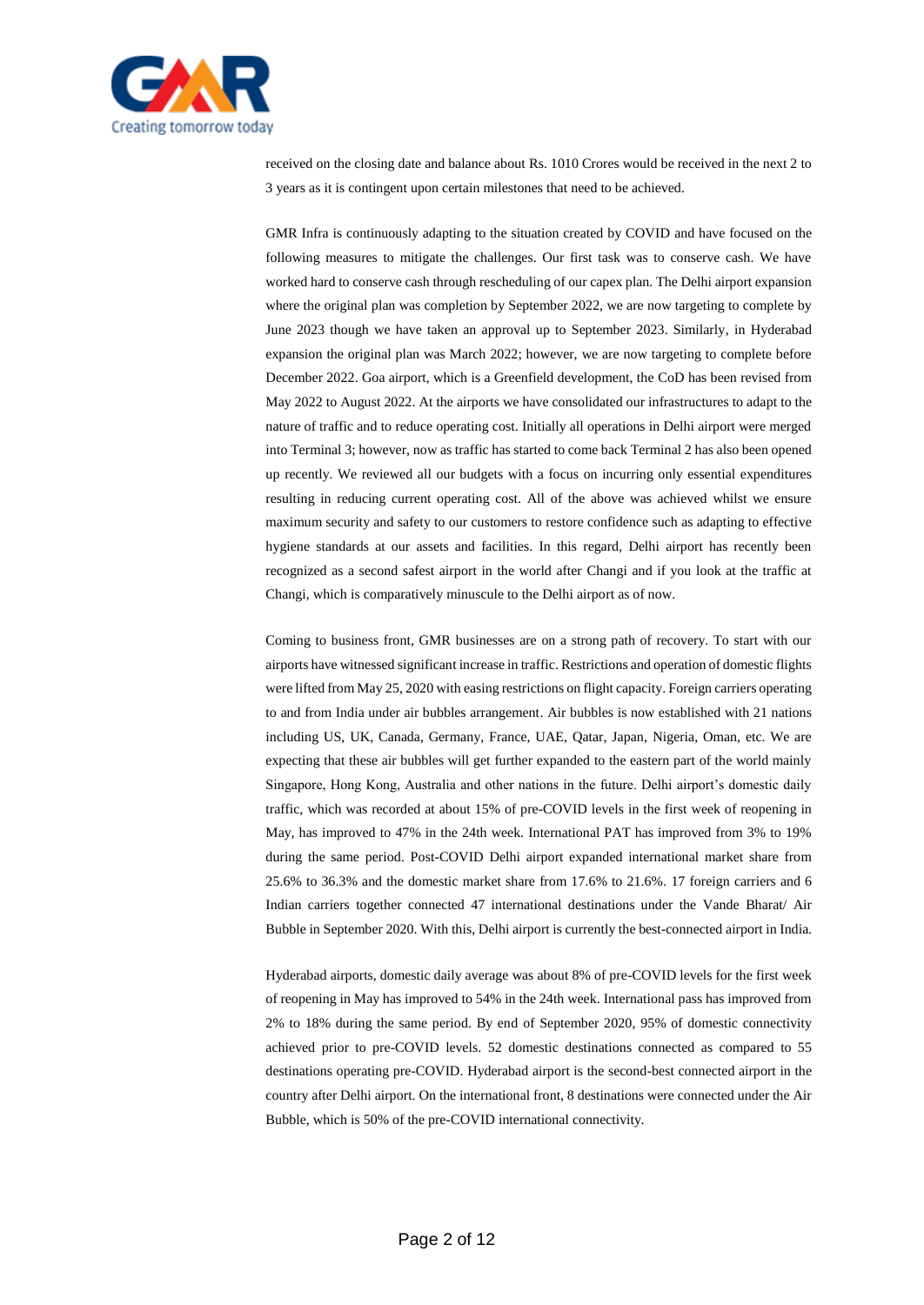

Cargo Domestic Daily average tonnage at Delhi Airport which was at ~17% of pre-Covid levels for 1st week of re-opening in May has improved to 68% during 24th week. Cargo International daily average tonnage which was at ~47% of pre-Covid levels for 1st week of opening has ; improved to 81% during 24th week

• Cargo domestic daily average tonnage at Hyderabad airport improved from ~8% of pre-Covid levels in 1st week of opening to 80% in 24th week whereas International daily average tonnage improved to ~76% in 24th week from 65% in 1st week.

As you can see the traffic has come back and the forecast is as we look into the future, we believe that the domestic traffic should be back to the pre-COVID levels by March 2021. We believe that the international traffic, which will be much slower to come back and we expect that the international traffic should also come back by middle of next year, which is 2021 to the pre-COVID levels. The recovery of traffic is encouraging as it is achieved in the environment of restricted international capacity as imposed by the government. Need to keep into perspective, the government had allowed 33% capacity for airlines from June 25, 2020 and now subsequently increased to 45% till September 2, 2020 post which the cap has now been increased to 60%. As and when the capacity restriction eases, we expect significant increase in traffic led by domestic travel.

Additionally, some key factors, which will also play a key role in boosting the traffic are innovations around technologies for testing and safety, which is smoothing the travel experience. For your information Delhi airport started India's first COVID testing lab at an airport. Delhi airport has also emerged as the world's second safest airport as I had highlighted earlier as per the safe travel parameter, which has assessed more than 200 airports. Globally, also various institutions and companies are carrying out innovations and rapid testing technology for instance. The Food and Drug administration has been now authorized the first finger-prick blood COVID-19 test for point of care use. Point of care testing is testing performed outside of a lab close to the patient in the doctor's office or hospital room or anywhere the patient is. India and Israel are conducting trials on a Rapid Testing Gun that have the potential to detect Covid 19 in 30 seconds. The work on the rapid COVID-19 testing project is in advanced stage. US recently authorized a 15-minute COVID test from Abbott Laboratories, which is currently priced at about \$5. Again a very interesting development took place last week is that Singapore's Brethonics has done clinical trials of 60 second COVID-19 breathanalyzer test, which has at least 90% accuracy. Such a test can be used for mass screening in high traffic areas such as airports, hotels, transportation hubs, etc. They are rolling out this testing very soon.

Secondly, the vaccination developments will provide a significant uplift in the traffic as the World Health Organization 150 plus COVID-19 vaccines are presently under development with ~44 candidates in clinical trials and ~11 undergoing late stage testing. You must have seen recently Pfizer and BioNTech had recently announced vaccine candidate against COVID-19 achieving success in first interim analysis from a phase 3 test study. This vaccine candidate was found to be more than 90% effective in preventing COVID-19 in participants without evidence of previous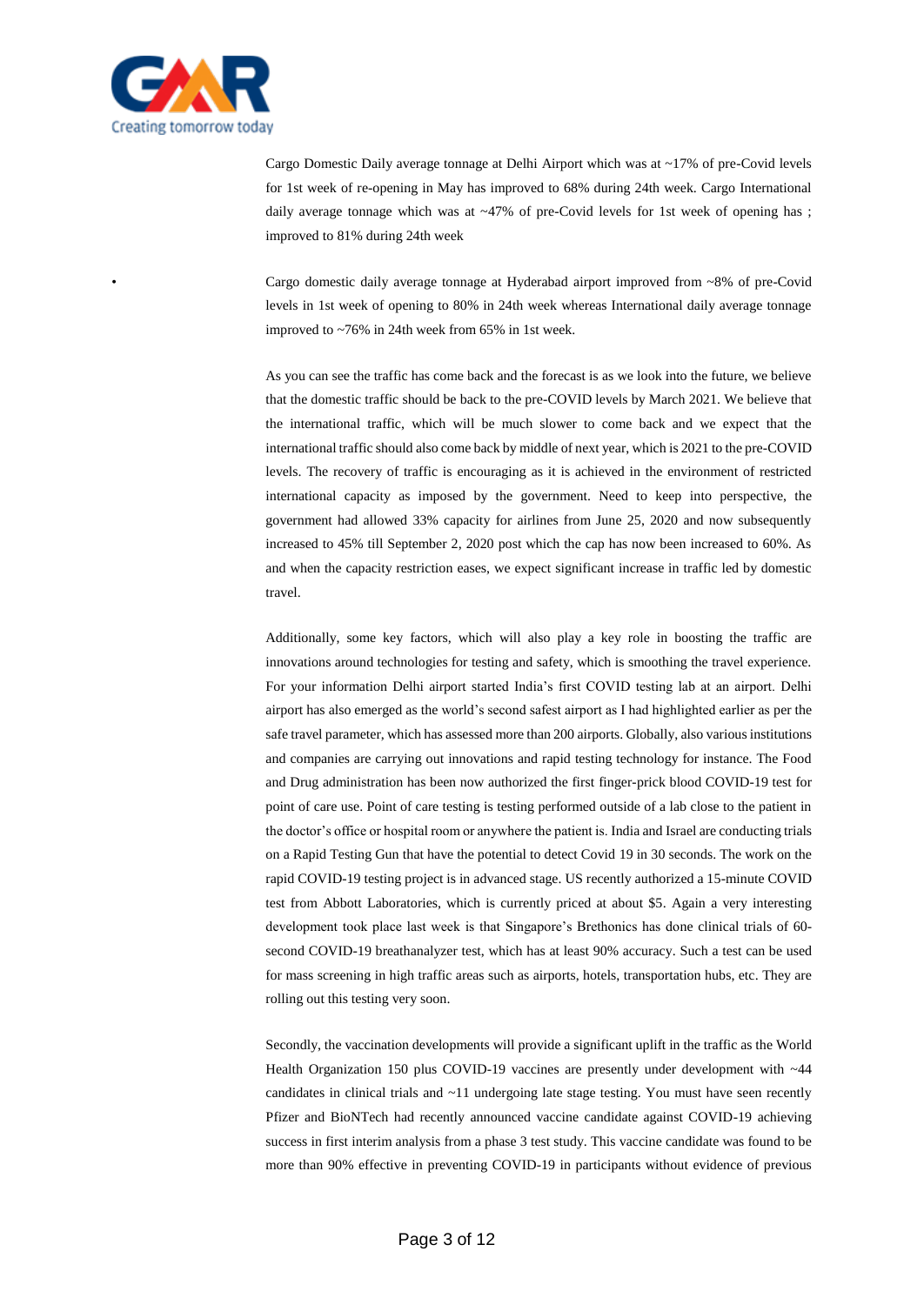

SARS-CoV-2 infection. AstraZeneca in collaboration with University of Oxford is expected to release data of its vaccines late stage clinical trials soon and the vaccine shot is likely to be deployed before December 2020 with UK's health regulators started rolling review of the candidates this month.

Thirdly, beneficial to air traffic will also be from cannibalization of traffic from rail to air due to safety benefits from the relatively safer air travel. As you are aware air travel involves sitting in a close cabin, but the cabin air is circulated and refreshed and filtered through HEPA filters every 2 minutes. We have been tracking migration of such traffic from rail to air very closely. During last two months we have also seen substantial improvements in business travel, which is actually mostly same day travel, which has now been increasing on a steady basis.

On the other businesses, the energy business is also seeing strong traction. Power demand and coal supply are improving as the lockdown has eased up resulting in significantly high PLFs. PLFs of Warora and Kamalanga were at 49% and 52% respectively during April 2020 during the lockdown, which has now improved to 89% and 98% in October 2020 respectively. Data till November 6, 2020, shows that Warora and Kamalanga are running at almost 98% and 100% PLFs respectively. We are also keenly focusing on managing working capital so that it is done in a very efficient manner. At Kamalanga Power Plant we have received 50% on the regulatory receivables that is about Rs. 283 Crores from Haryana DISCOM and the balance will be paid after disposal of the case by Supreme Court. Additionally, usance LC allowed for coal payment is also resulting in effective higher working capital availability for the power plants.

In the highway business, Hyderabad-Vijayawada and Ambala-Chandigarh expressways have also reached 93% and 90% traffic as compared to pre-COVID levels in October 2020. On the dedicated freight corridor project construction work is picking up pace. The authority has extended the timelines for completion of this project and the pace of execution is likely to further accelerate in this post monsoon period. As of September end around 60% of package 201 and around 70% of package 202 have been completed. Friends you would have already received our presentation and all the financial numbers. We are available to respond to your queries on this call and offline post this call and any specific aspect of our presentation including the financial numbers. Now I would like to open the forum and my colleagues from the corporate can answer your queries. Thank you so much.

**Moderator**: Thank you very much. We will now begin the question and answer session. Ladies and gentlemen, we will wait for a moment while the question queue assembles. The first question is from the line of Mohit Kumar from DAM Capital Advisors. Please go ahead.

**Mohit Kumar:** Sir, two questions, firstly on of course we completed the deal with group ADP and we got a substantial amount of money in Q4 and Q2, but our corporate debt still seems to be around 50 billion, am I right in saying that and our corporate debt was at the end of Q3 was 90 billion, and second can just tell what is the trajectory, how you guys are approaching corporate debt and what is the level we can see at the end of Q4 FY2021?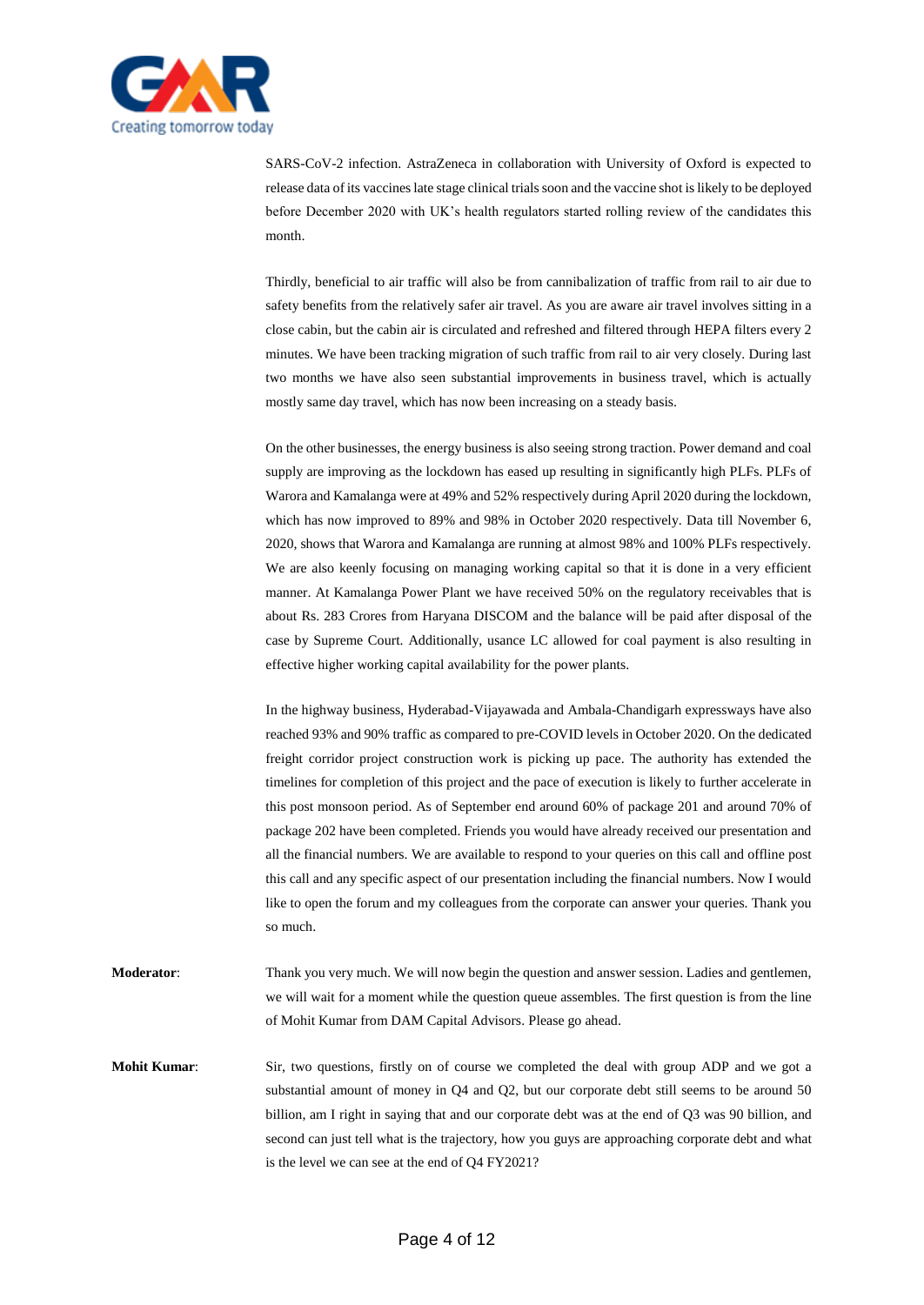

- **Suresh Bagrodia:** I do not know whether you have actually seen movement between the numbers that we had actually on June 30, 2020 and September 30, 2020, and you would be able to very clearly see that all the funds that we received have been primarily used for repayment of debt and servicing of interest, but a small amount that has been put into some kind of small investment, but then primarily all of them has been used for repayment of debt and servicing of interest.
- **Saurabh Chawla**: Just to add on to this GIL received about 3500 Crores, whereas GAL received about 1000 Crores odd from the second tranche of the ADP transaction and out of the 3500 Crores almost I would say 2800 - 2900 Crores odd has been used to pay down debt and accrued interest on that debt, so sometime we forget the interest portion of it in our equation and our strategy of course is that the balance corporate debt, which should be around Rs. 5200 Crores odd debt that should also get reduced in a short period of time. As you are aware we have entered into a strategic divestment of our 51% stake in Kakinada where we will receive about 1600 Crores from them and that will be used again for clearing down part of the debt and there are many few other divestments that we have under our wings that are progressing quite well, so our task is to reduce the corporate debt down to a net debt zero position and we are fully focused on that. On the GAL side of it of the 1000 Crores odd that came in obviously a part of it has been paid by GAL to some of its NCD holders and of course GAL is also an investor in some of the Greenfield projects where projects are being undertaken especially in Goa, so they have some allocation of money towards that, so broadly that is the construct that I can tell you right now.
- **Mohit Kumar**: Understood Sir. Second the CPD rentals for Delhi airport we see a substantial decline, have you given any moratorium to our clients and do we expect from H2 onwards the payments normalize?
- **GRK Babu**: No, we have not made any waiver as such. But to conserve the cash since the payment from the CPD especially Bharti deal is subject to approval from Airport Authority of India. So to conserve the cash we have not recognized the revenue. So soon after we get the approval, which we were expecting in the last quarter then we will recognize the entire revenue that moment we receive the approval. It is only just to conserve the cash, not to recognize the revenue of course even the auditors have qualified it.
- **Mohit Kumar**: Understood Sir. Lastly have we got any moratorium for our revenue share for the H1 and have you taken any moratorium on our loan repayment?
- **Suresh Bagrodia:** No, we do not have as far as airport is concerned any loans from banking sector, only joint venture subsidiaries have got a very small amounts and there also we have not exercised any moratorium. Both DIAL and HIAL got only the international bonds where the principal payment is not there, interest is continuously serviced. There is no any deferment.
- **Mohit Kumar:** Sir, on the revenue share, are we getting any?
- **GRK Babu**: No, with regards to the revenue share we have applied to be Airport Authority of India. They have not yet responded. Even in case of the Mumbai airport they have given only April, May and June, and which they have already recovered in the month of July, so we have applied for it. As of today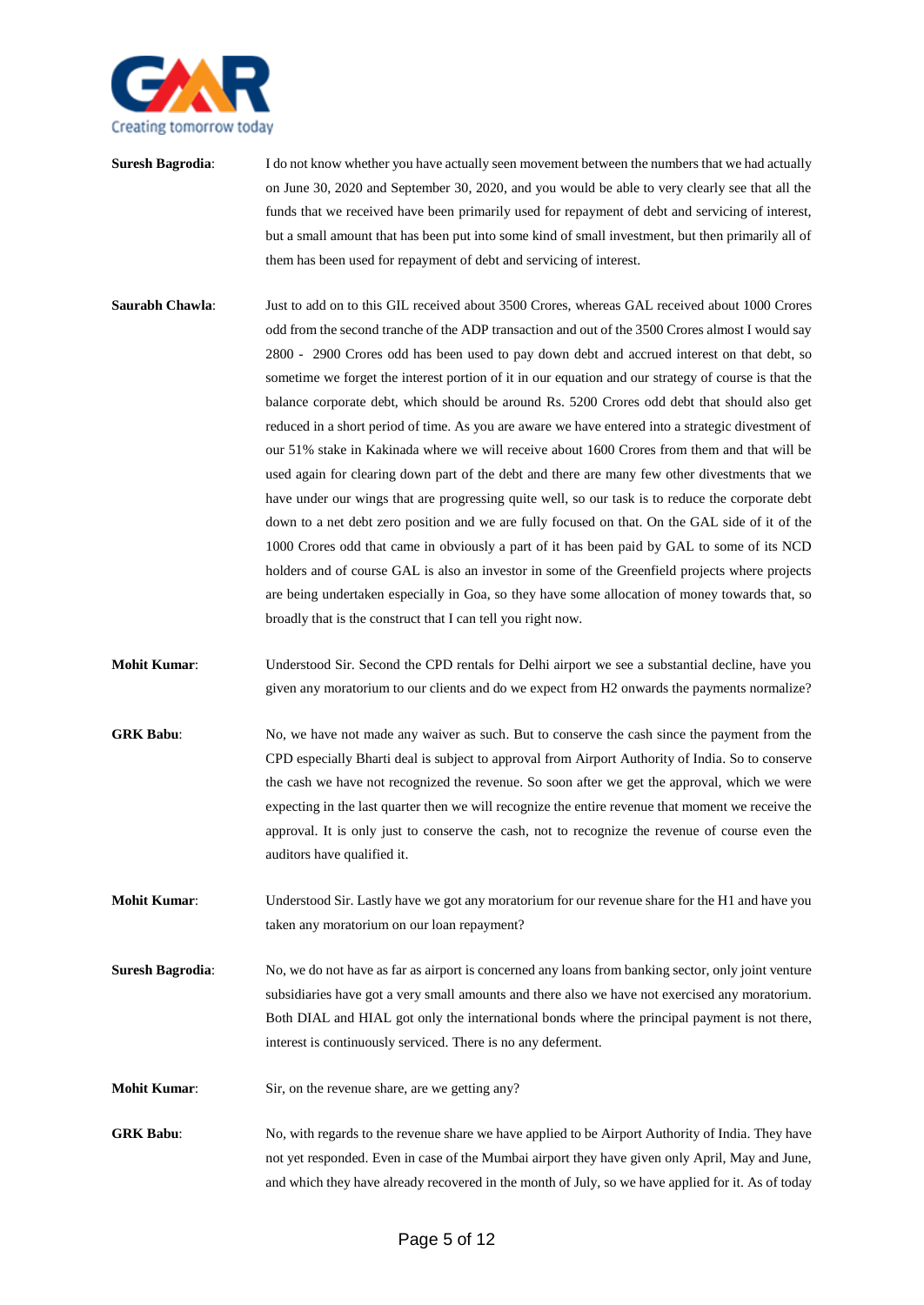

they have not provided. But we have already raised the issue with AAI. We may hear from them shortly. But as of today we have been continuously paying the revenue share as per the OMDA. There is no deferment nor is there any default from our side.

**Mohit Kumar**: Understood Sir. Thank you and best of luck.

**Moderator**: Thank you. The next question is from the line of Aditya Mongia from Kotak Securities. Please go ahead.

- **Aditya Mongia**: My question relates to your demand or revival of international traffic recovering soon over the next 6 to 9 months, it will be useful if you could give us a sense of mix of the traffic and some more thoughts on how you would think through the different segments normalizing to pre-COVID levels over the next 6 to 9 months, may be in leisure, business, educational purpose or something else in sense of traffic?
- **Saurabh Chawla:** You are absolutely right different segments in the international traffic being the first to come back would be the business travel, but in the international traffic if you look at it most of the non-resident Indians are travelling back or forth that is the first to come back, initially of course it was evacuation flight from Vande Bharat, but now as the evacuations have subsided it is mostly the I wouldn't call it the tourist travel, but I would call it as a leisure travel where friends and family are visiting each other. We do get spikes in this say for example in the month of August the spike was where there was lot of students who were travelling back to Europe and US, you will see again that same spike come back in mid to end of December as Christmas holidays coming as the students travel back and between of course people will travel will see an uptake in that particular segment of it. We do not foresee too much of a tourist travel happening at least for the next few months and that is primarily because of pains are going through the mechanism if you have to travel to Europe you will have to do mandatory quarantine by which time your actually holiday period is over so tourism will be the last to come back, but both business and the leisure travel will continue to pick up. We hope actually by next summer, which is April-May we will have many of these innovative testing technologies, which will play actually a much bigger role, vaccines are very important, vaccine will of course ensure that the world economic orders comes back to normalization, but the testing technologies would be actually a leading factor, so which I have highlighted in my opening remarks also, we have highlighted in our presentation as to how these testing technologies were at the point of embarkation itself you are tested and certified as a safe traveler, which will ensure that at the point of disembarkation you are not going to go through the same procedures and protocols, which every traveler would require. We have learnt from an experience if you look at we were at the forefront of pursuing with the Government of India to allow travelers who have taken COVID tests and have reports, which are not more than 72 hours old and those can be uploaded on to a website, which initially was posted by Delhi airports now it is going to get migrated to the government portal, once it is uploaded on to that then it is actually almost like a walkthrough, if you are pretested you can just walkthrough and you have a 7-day home isolation that you all have to do, you dont have to go through an institutional quarantine process, so these things are evolving. We also have as I said earlier that we have COVID testing facility at the Delhi airport, you know testing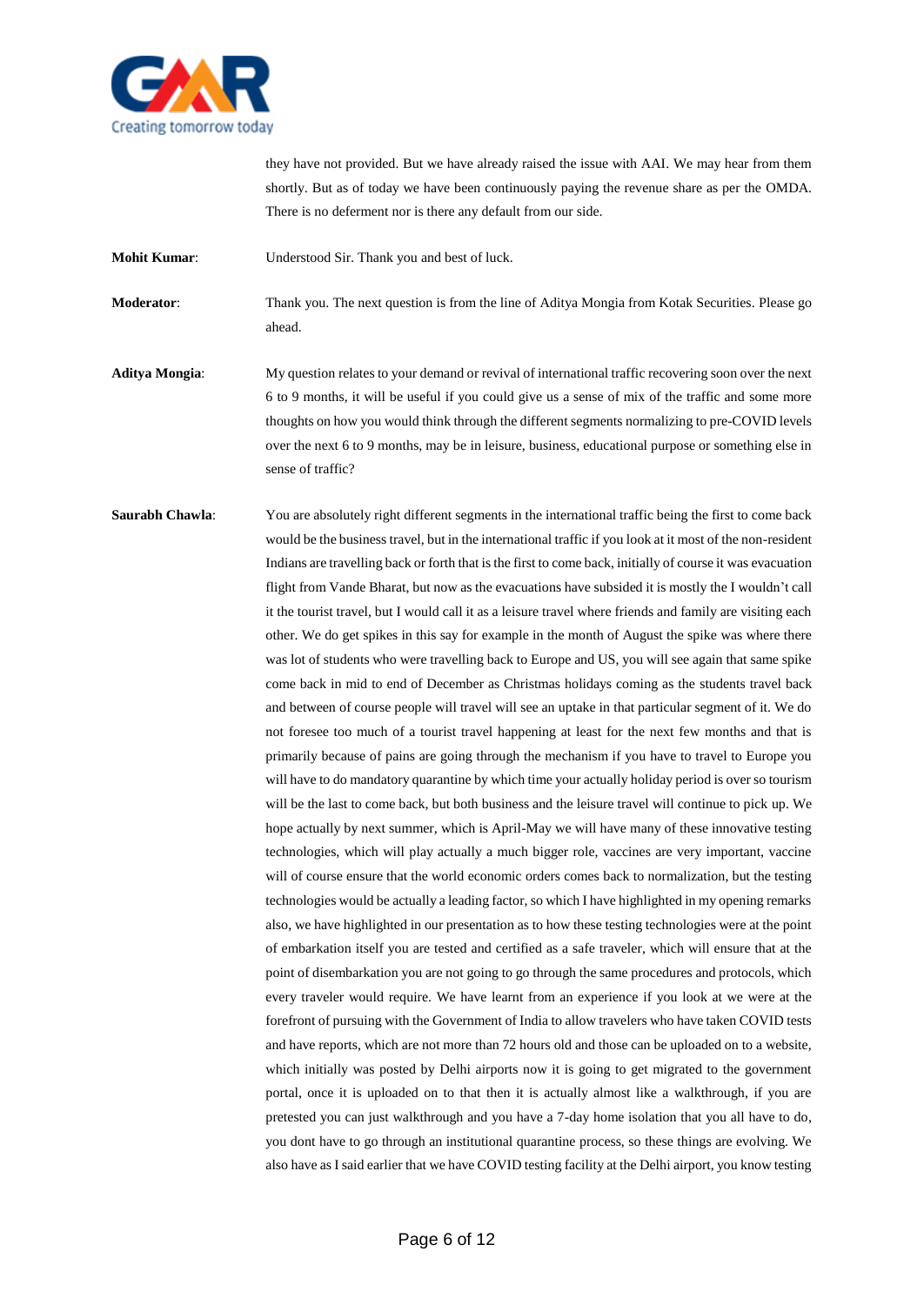

over there it takes about three to three-and-a-half hours to take a test report, once you have that report you are actually free to go, so all these measures will actually help in bringing back traffic. As on date, for example, tourist visas are not being issue, so working with the government to open up that is an important segment it would not happen very soon, but by the time end of this fiscal year when the real tourist season starts to open up you will see protocols getting modified for an easier and safer travel, so to answer in short I think I am in a long winding discourse on this, but to answer short the first to come back will be business travel, we see an uptick in business travel, people have been traveling abroad for one or two weeks for their work and they are pretested over there so that at the point of disembarkation their protocols are much easier. We see a continuous flow of non-resident Indians and Indians traveling for leisure and we still do not see the tourism traffic, which we all set will take some time to open up once these protocols get eased based on the testing technologies.

- **Aditya Mongia**: Would it be fair to say that within the international traffic the largest chunk and this I am talking about pre-COVID volumes are actually BFR travel followed by business followed by pure tourism, is that the fair assumption to make?
- **Saurabh Chawla:** Yes, I think the tourism was a large chunk, but you are right between business travel and NRI travel that category I think that was a bulk travel, so the travel that happens to the west coast, to the North America and happens to UK, happens to the Middle East that has opened up substantially, but yes tourism traffic has yet to come back.
- Aditya Mongia: I will get back in the queue for more questions. Thanks a lot for your response. Thank you.
- **Moderator**: Thank you. The next question is from the line of Gautam Prasad from Deutsche Bank. Please go ahead.
- Gautam Prasad: Just one question from my end, I just wanted to check in terms of the QIP that was initially envisaged is that on the table or off the table and if it is on the table what is the timeline?
- **Saurabh Chawla**: We did take a resolution from the shareholders to do a QIP, we do intent to do it, but at this stage we do not have the Board resolution to go ahead, at the appropriate time we will surely look at doing the transaction, but at this stage we do not have the Board approval to do any equity capital transaction.
- **Moderator**: Thank you. The next question is from the line of Sudhakar Vemparala from Sridevii Capital. Please go ahead.
- **Sudhakar Vemparala**: Thanks for giving the opportunity. Last month somewhere around mid of last month in newspaper it was reported that TATA Group is going to invest some 5000 Crores in GMR Krishnagiri SIR, how much true is in that?
- **Saurabh Chawla:** I would not allude too much on newspaper reports, I think as and when we have anything which is concrete and we have entered into any agreements and we will be the first one to inform the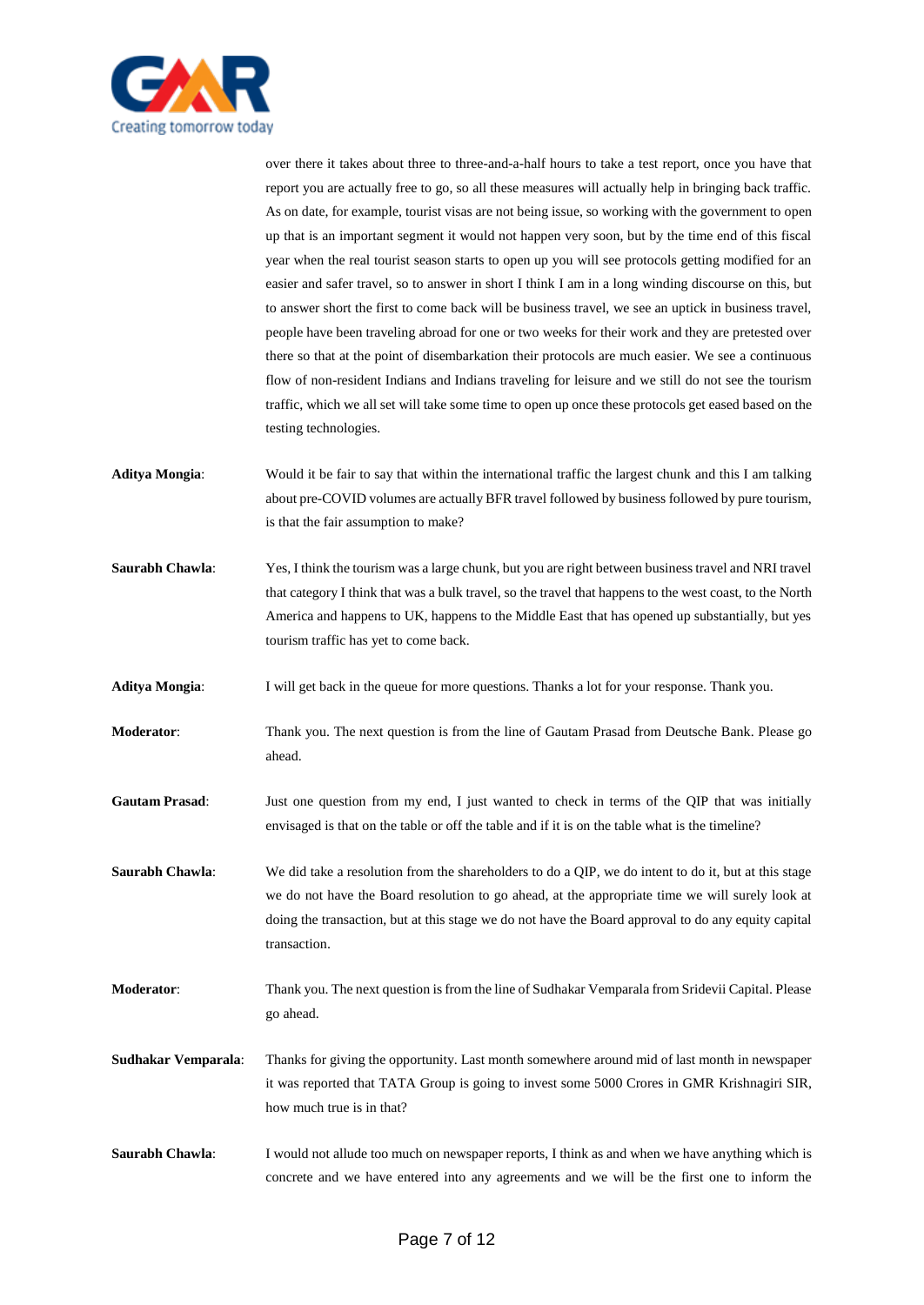

investors through our disclosures to the stock exchanges, so at this time all I can say is that these are very speculative stories, there is nothing which is concrete in hand.

**Sudhakar Vemparala**: Thanks for the reply. Another question is on corporate debt; once the demerger is completed how much will be on GMR Infra books?

**Saurabh Chawla:** As I was alluding earlier to an earlier question of debt on the corporate books our effort is right now to ensure that the corporate debt actually comes down to almost a net zero position, so the allocation between GIL airports and GIL non-airports actually we are working towards it to make it more of an academic exercise, so that is what we are actually working to it.

**Sudhakar Vemparala**: Thanks and best of luck.

**Moderator:** Thank you. The next question is from the line of Parvez Akhtar from Edelweiss Securities. Please go ahead.

**Parvez Akhtar:** Good evening gentlemen. Couple of questions from my side, first in our presentation we have mentioned that for the Kakinada SEZ we will get about 1000 Crores odd in the next two, three years whereas the balance 1600 Crores will be received on the closing date, just wanted to check what exactly in the closing date and how much time duration?

**Saurabh Chawla:** I think it is good that you asked this question I just want to clarify that, that we are looking at the closing date end of November, early December that is the timeline where we hope to get about 1600 Crores odd in the first tranche, the 1600 Crores for which we have to complete certain condition precedents, certain approvals, regulatory and otherwise have to be sought and once those are in place then we will be move in for the first closing. The balance 1000 Crores odd will come over the period of next 2 to 3 years and of course there are certain milestones that are attached to it, which whenever they get achieved, we will get those 1000 Crores odd that is the broad construct.

**Parvez Akhtar:** Is there any debt also in Kakinada SEZ, which will go away with this transaction?

**Saurabh Chawla**: Yes, there is debt over there. Amit you want to highlight.

Amit Jain: There is a debt of close to about 423 Crores, so with this transaction that will be taken care of.

**Parvez Akhtar:** My second question is with regards to the capex that we have in our airports in Delhi, Hyderabad and Goa, so what is the status there?

**GRK Babu:** You wanted to know what the capex is to be...

**Parvez Akhtar:** I know the capex, so is it on, and have we taken some decision to defer it?

**GRK Babu**: I think they have already explained that in case of the Delhi, which was originally planned to complete the capex by June 2022 now we have shifted to June 2023 and maximum September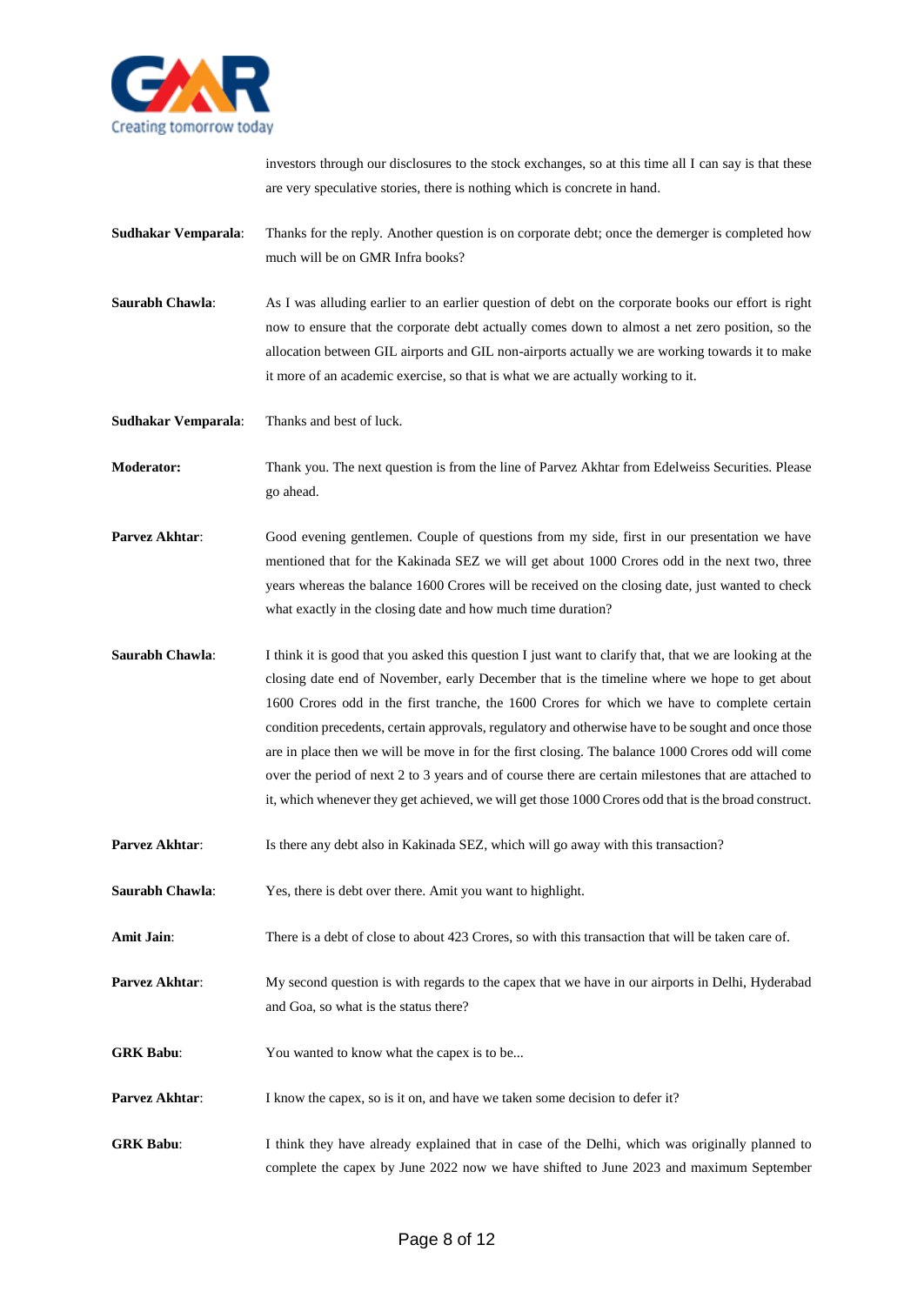

2023. In case of Hyderabad we originally planned March 2022, now we said September 2022 or before December we will complete it. That deferment of about nearly 9 months to one year is basically because of the COVID and to catch up, so that is the deferment that we have already done.

**Parvez Akhtar**: What about Goa?

- **GRK Babu**: Goa as per the original plan actually September 2020; however, because of the court cases it has already been delayed by 2 years, so right now the approval from the government of Goa before pre-COVID we have already got up to May 2022, and because of the COVID we will get another 3 months extension, so our target is to complete by August 2022. The work is going on full swing.
- **Parvez Akhtar:** Lastly what is the current status on the demerger process?
- **Saurabh Chawla:** Yes, on the demerger as I highlighted in my opening remarks we should get the approval of the stock exchanges and SEBI by mid to end of December post which we will be filing with NCLT in early January and that is the timeline. Usually it takes about 6 months after the filing with NCLT to get the NCLT order. There are few approvals that would be taken at NCLT, which is shareholder approval, and the financial creditors approval and all that stuff so it is a pretty standard process and it will undergo through that so the first step is to get the approval of the stock exchanges and SEBI, which should happen mid to end of December
- **Parvez Akhtar:** Thanks. That is it from my side and all the best.
- **Moderator**: Thank you. The next question is from the line of Ashish Shah from Centrum Broking. Please go ahead.
- **Ashish Shah**: Thank you for the opportunity. Sir just coming back to the question of corporate debt maybe I need some help understanding this, you have shown that about 22% of the total net debt of 23,100 Crores is corporate so that comes to about 5100 Crores, so with it I think you said the debt was about 3000 Crores, so is there anything the classification that I am not understanding here?
- **Amit Jain**: Debt, which was as of June 6700 now it is 5200 as per the classification, but there are other debts for example we have reduced the energy debt and all, so if you see what was mentioned a reduction of 3000 Crores was because of the money what we have received from ADP.
- Ashish Shah: The energy related debt had also been reduced as a part of this, so per se we may not be seeing the entire reduction in the classification of corporate, some other debts have been reduced is that right understanding?
- Amit Jain: What was indicated earlier the entire money what we received from ADP had been used to service the corporate debt including the interest, major portion of the money what we received is for this utilization, which is debt as well as interest, obviously small portion has gone for some investments like Goa and all, but major portion is utilized for debt reduction or servicing of debt.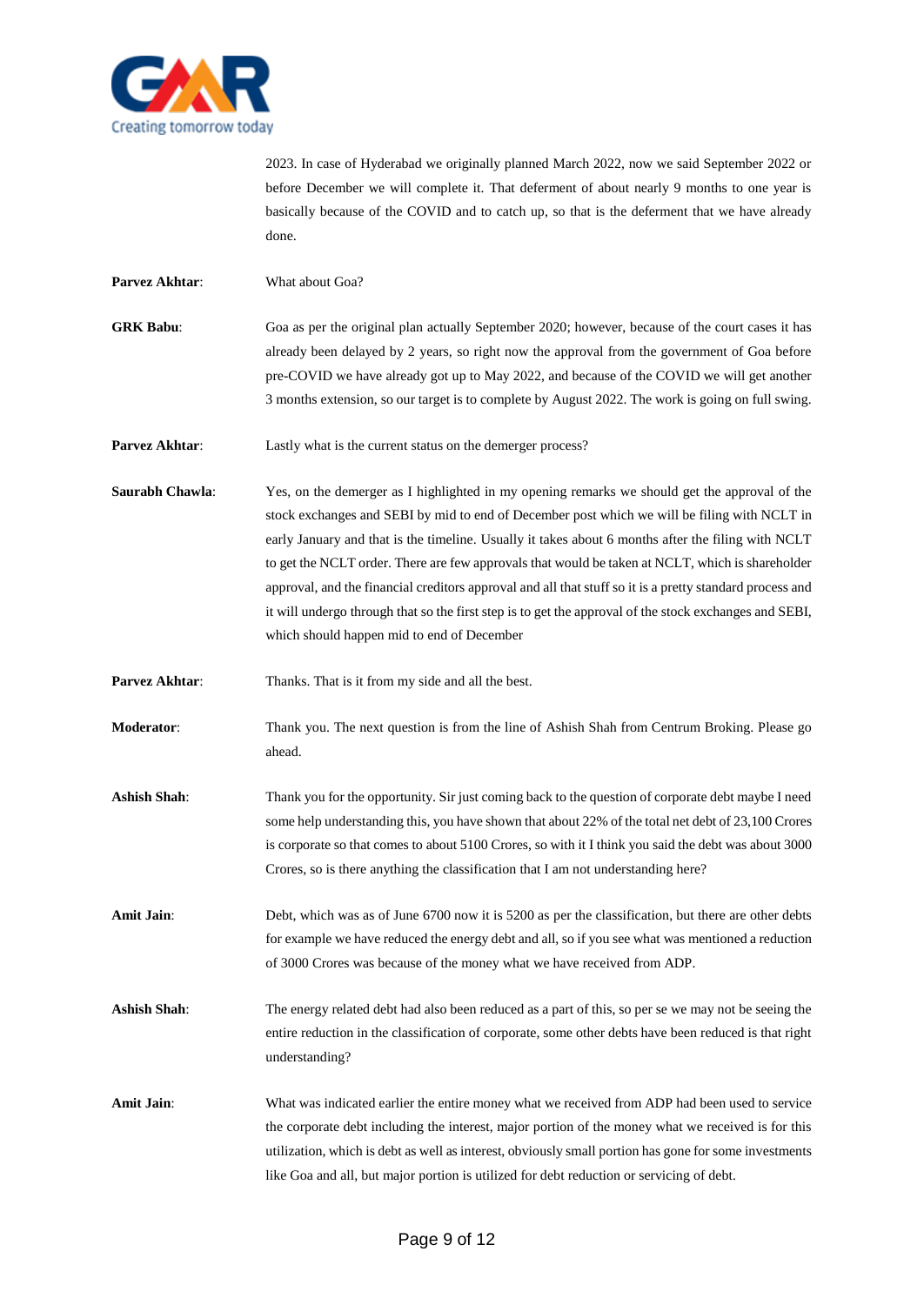

- Ashish Shah: Sure Sir. Also secondly, we did say that the second tranche of Kakinada say also about 1000 Crores over 2 to 3 years are subject to certain of milestones, so could you give some colour on that, what are those milestones about?
- **Saurabh Chawla**: Those milestones are on certain price points that will be achieved in the secondary market. We believe that once this zone comes up and the various commercial establishments get established over there, there is going to be price traction available on the underlying land over there, so these are linked to those, let us see how the development goes and if we achieve those milestones then we will get additional amount of money over there, this is just to bridge a commercial understanding that my ask is x and you are willing to give y, so okay let us agree to mechanism that if you achieve y then we will get some more money that is probably now.
- Ashish Shah: Got it Sir. That is great. Thank you for the answers.
- **Moderator**: Thank you. The next question is from the line of Mohit Kumar from DAM Capital Advisors. Please go ahead.
- **Mohit Kumar:** Thanks of the opportunity once again. Sir my question was on the tariff order for Delhi and have you heard anything on the Hyderabad is the process starting now or is there some delay?
- **GRK Babu**: As far as the Delhi airport is concerned as you know that on June 9, 2020 itself the regulator has come out with the consultation paper. But in that consultation paper they have considered especially the pre-COVID level traffic ATMs and non-aeronautical revenue and they have advised all the stakeholders to support the regulator with the realistic numbers, so we have now provided the revised post-COVID how the traffic looks like up to 2024 along with the ATMs and nonaeronautical revenue. We have given all the details to now the regulator, we have provided the data and they have also called for the comments from all the stakeholders, so they have yet to come back with the final order or revised consultation paper that is with regards to the DIAL. With regards to the HIAL for the third control period, which will start from April 1, 2021 we have already filed application very recently and regulator has also appointed a consultant to support them and we have also made a detailed presentation just 2 days ago. The regulator has also promised that he will come out with the final tariff order for Hyderabad airport considering the capex and everything by April 2021. That is the latest development.
- **Mohit Kumar:** Technically for the demerger I believe the lenders approval will be required right, so have you started the process and on the FCCB how will be the structure for the demerger. Is there any talk, which you can update us?
- **Saurabh Chawla:** You are absolutely right of course there has to be lender approval and if you go back about four quarters or five quarters we have gotten in principle approval, which we had highlighted to the markets that for the demerger we have certain in principle approvals in place. We will of course again go back and refresh those approvals, but in principally there is alignment with respect to that particular process. With respect to FCCB it is in the early stage right now I think we wanted to finish our lender discussions, but just from a logical perspective if you look at it today the prices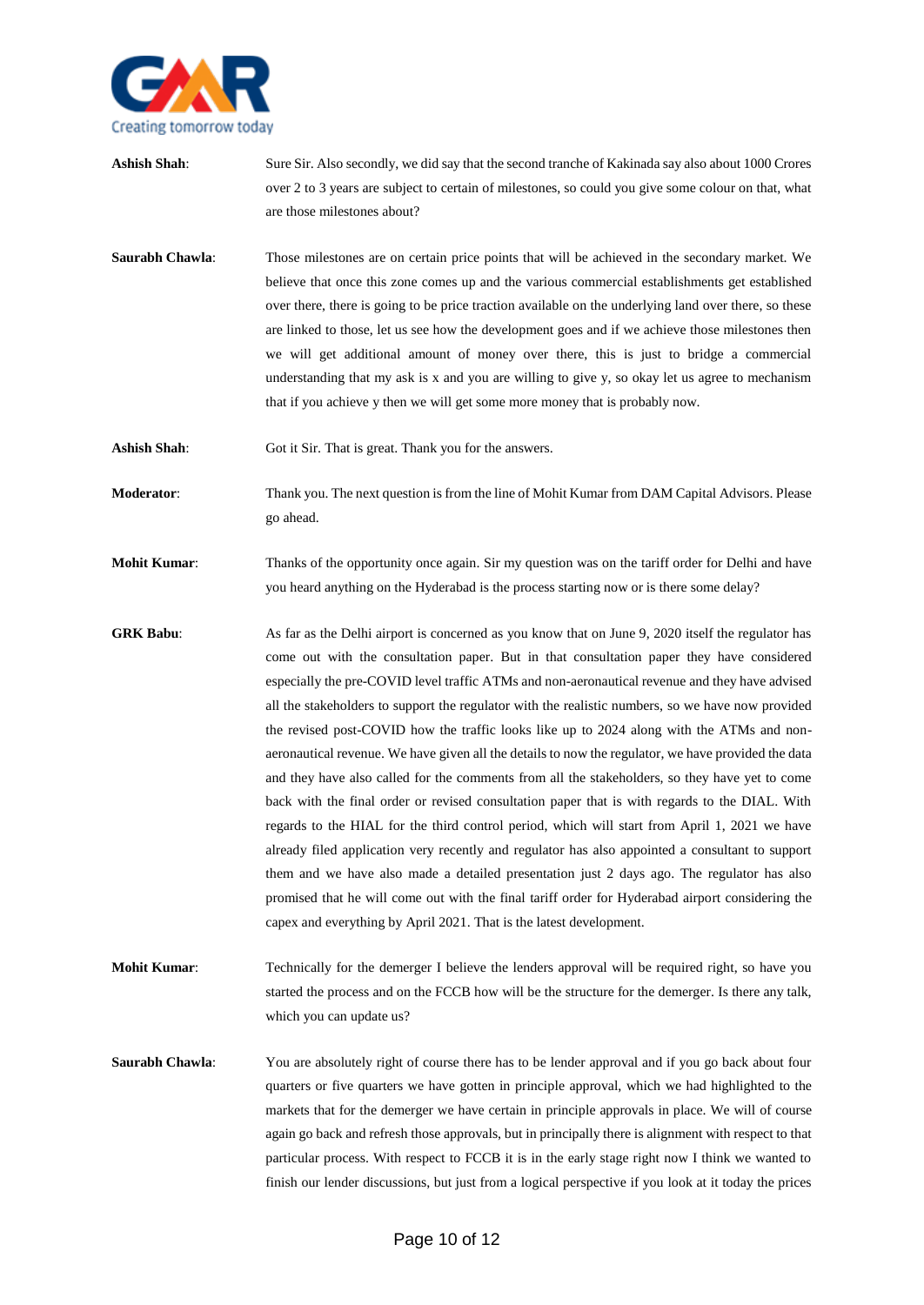

are about Rs.23, Rs.24. They are very much well into money and we believe that they should convert themselves into equity that will add further upside to their investment, so we had a few conversations earlier and they are quite I would say constructive in taking our view, at the right point of time just prior to us filing with the NCLT I think we will enter into a written understanding with the FCCB orders also.

**Mohit Kumar**: Understood Sir. Thank you. Best of luck.

- **Moderator**: Thank you. The next question is a followup from the line of Aditya Mongia from Kotak Securities. Please go ahead.
- **Aditya Mongia**: Thanks for the opportunity again. My question is related to the prospects of assets divestment that can happen in the near term. In that context would it be fair to assume that coal mine stakes something that can be sold over the next 12 months and if so what kind of progress has been made?
- **Saurabh Chawla**: Coal mines is one of the assets that we want to divest although from an operating perspective that is doing extremely well, so on my investment in that asset I am making a pretty good divided yield on that business, but yet it is not a core business for us and there is no reason why we should continue our investment over there, so we would like to divest our portion of investment in that venture and in the next one year I think that is a good target line to look at for divestment of that equity.
- **Aditya Mongia**: Beyond coal mine, will Krishnagiri be the one wherein the focus for the management to reduce debt?
- **Saurabh Chawla:** Yes, there are multiple areas, whether it is Krishnagiri, whether it is highways, these are assets, which are there on our books, which we intent to monetize at the right point of time, but the number is not very high at the corporate side of it, so we intent to, once we come to maybe put it a reasonable level of debt, which can be very easily serviced, the pressure would be off, when you are under pressure when the capital markets put you under a pressure then as a counterparty any buyer would like to leverage that position and we are not the guys who would like that leverage to go away from us so it is a tactical way in which we will do it, but yes we have committed to the markets that we will exit from the non-core, non-core includes coal, non-core includes highways, so there is no reason why we will not complete those in a defined period of time, whether we require that capital for deleveraging or not irrespective of that we want to make our balance sheet smaller, leaner, more focus to get back on to the different opportunities that the marketplace offers today.
- **Aditya Mongia**: The question that I had was more on share pledges, we do see that share pledges have come down over the past few months and it will be useful if you could provide some sense of the saleability of assets at promoter level and the levels from which share pledges can come down over the next 12 months?